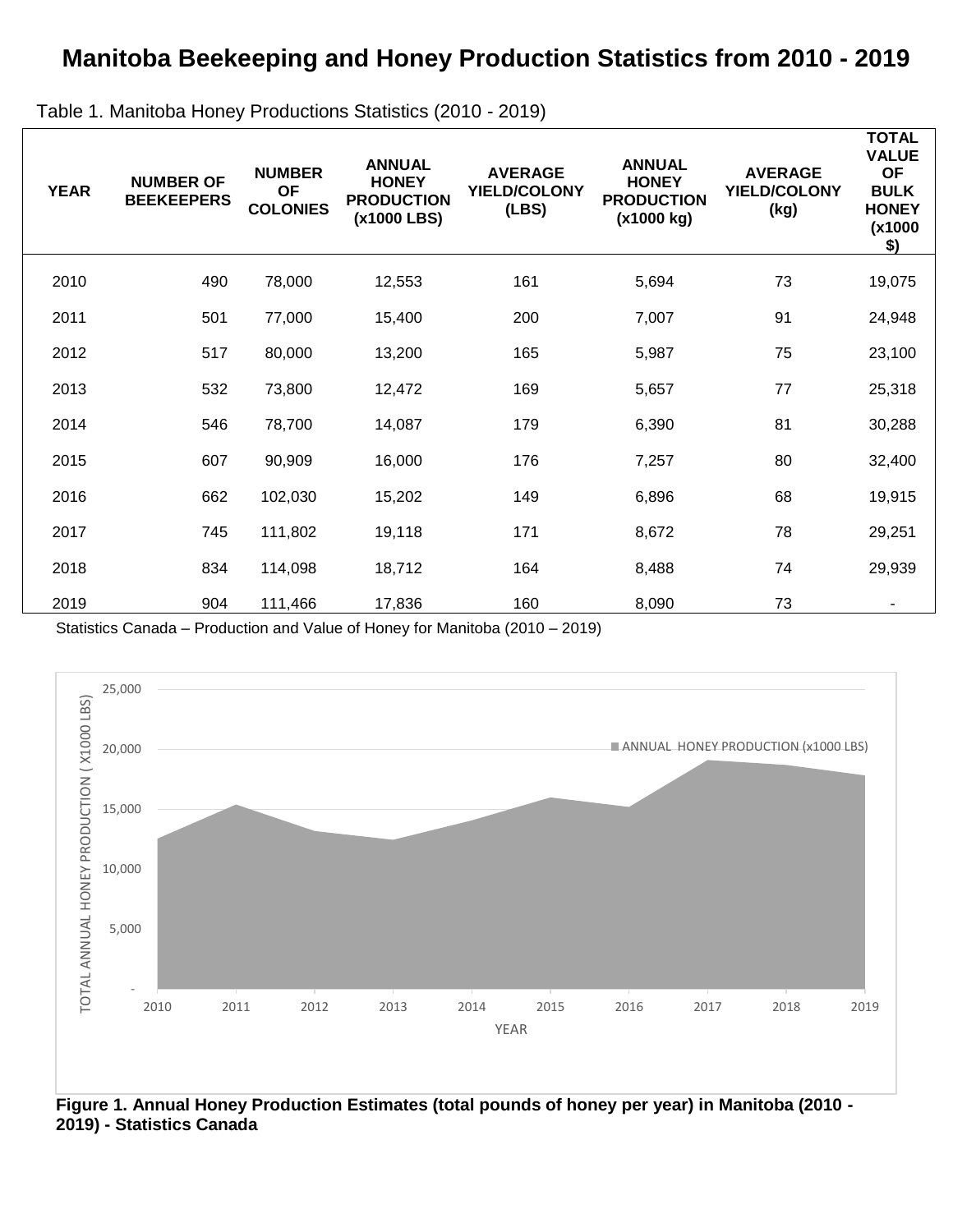

**Figure 2. Annual Honey Yield Estimates (average yield per colony) in Manitoba (2010 - 2019) – Statistics Canada**



**Figure 3. Estimated Average Bulk Honey Price (\$ per pound) in Manitoba (2010 - 2019) – Statistics Canada**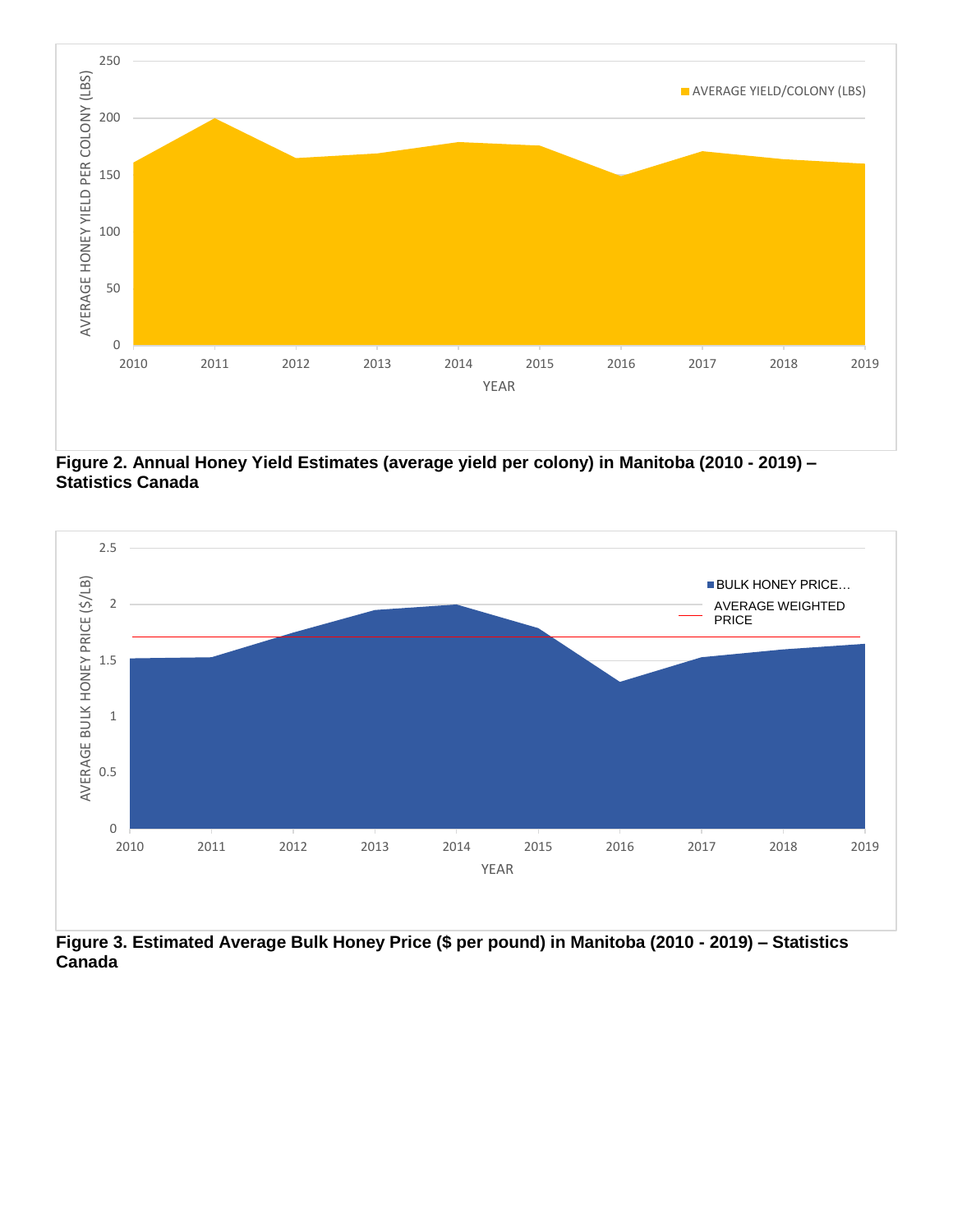|            | 2010  | 2011  | 2012  | 2013  | 2014  | 2015  | 2016   | 2017   | 2018   | 2019   | %<br>Growth<br>in 9 yrs |
|------------|-------|-------|-------|-------|-------|-------|--------|--------|--------|--------|-------------------------|
| <b>CAN</b> | 7,403 | 7,713 | 8,312 | 8,489 | 8,898 | 8,615 | 10,027 | 10,589 | 10,661 | 10,344 | 39.7%                   |
| <b>PEI</b> | 33    | 43    | 46    | 47    | 45    | 45    | 40     | 46     | 50     | 50     | 51.5%                   |
| <b>NS</b>  | 215   | 209   | 230   | 287   | 320   | 395   | 451    | 604    | 631    | 690    | 220.9%                  |
| <b>NB</b>  | 204   | 209   | 244   | 244   | 277   | 291   | 351    | 374    | 388    | 415    | 103.4%                  |
| QC         | 262   | 268   | 305   | 296   | 309   | 333   | 384    | 402    | 425    | 440    | 67.3%                   |
| ON         | 2,600 | 2,900 | 3,200 | 3,155 | 3,262 | 2,562 | 2,896  | 3,331  | 3,026  | 2,506  | $-3.6%$                 |
| <b>MB</b>  | 490   | 501   | 517   | 532   | 546   | 607   | 662    | 746    | 834    | 905    | 84.7%                   |
| <b>SK</b>  | 965   | 850   | 748   | 715   | 719   | 955   | 1,150  | 1,044  | 1,059  | 1,101  | 14.1%                   |
| <b>AB</b>  | 769   | 798   | 883   | 890   | 1,015 | 1,064 | 1,453  | 1,402  | 1,572  | 1,474  | 91.7%                   |
| <b>BC</b>  | 1,865 | 1,935 | 2,139 | 2,323 | 2,405 | 2,363 | 2,640  | 2,640  | 2,676  | 2,763  | 48.2%                   |

Table 2. Canadian Honey Beekeepers Statistics (2010 - 2019)

Statistics Canada – Production and Value of Honey for all Canadian provinces (2010 – 2019)

Table 3. Canadian Honey Bee Colony Statistics (2010 - 2019)

|            | 2010    | 2011    | 2012    | 2013    | 2014    | 2015    | 2016    | 2017    | 2018    | 2019    | %<br>Growth<br>in 9 yrs |
|------------|---------|---------|---------|---------|---------|---------|---------|---------|---------|---------|-------------------------|
| <b>CAN</b> | 620,291 | 637,920 | 690,037 | 667,397 | 696,252 | 726,008 | 767,683 | 790,668 | 790,023 | 773,182 | 24.6%                   |
| <b>PEI</b> | 2,605   | 2,954   | 3,719   | 4,432   | 3,777   | 4,005   | 4,920   | 6,300   | 4,453   | 4,453   | 70.9%                   |
| <b>NS</b>  | 18,500  | 19,300  | 19,000  | 19,500  | 23,000  | 25,504  | 31,080  | 26,426  | 25,446  | 20,805  | 12.5%                   |
| <b>NB</b>  | 4,288   | 4,500   | 5,650   | 4,318   | 5,441   | 6,710   | 7,000   | 7,100   | 8,141   | 6,300   | 46.9%                   |
| QC         | 39,812  | 41,407  | 49,708  | 47,203  | 49,635  | 54,294  | 64,426  | 61,020  | 60,439  | 62,000  | 55.7%                   |
| ON         | 83,150  | 90,000  | 101,000 | 97,500  | 112,800 | 101,135 | 97,342  | 105,244 | 100,413 | 90,675  | 9.0%                    |
| <b>MB</b>  | 78,000  | 77,000  | 80,000  | 73,800  | 78,700  | 90,909  | 102,030 | 111,802 | 114,098 | 114,668 | 47.0%                   |
| <b>SK</b>  | 86,000  | 90,000  | 110,000 | 100,000 | 95,000  | 101,000 | 112,000 | 115,000 | 114,000 | 115,000 | 33.7%                   |
| <b>AB</b>  | 266,000 | 274,600 | 278,400 | 278,100 | 282,900 | 296,880 | 309,000 | 317,000 | 311,000 | 303,500 | 14.1%                   |
| <b>BC</b>  | 41,936  | 38,159  | 42,560  | 42,544  | 44,999  | 45,571  | 39,885  | 40,776  | 52,033  | 55,781  | 33.0%                   |

Statistics Canada – Production and Value of Honey for all Canadian provinces (2010 – 2019)